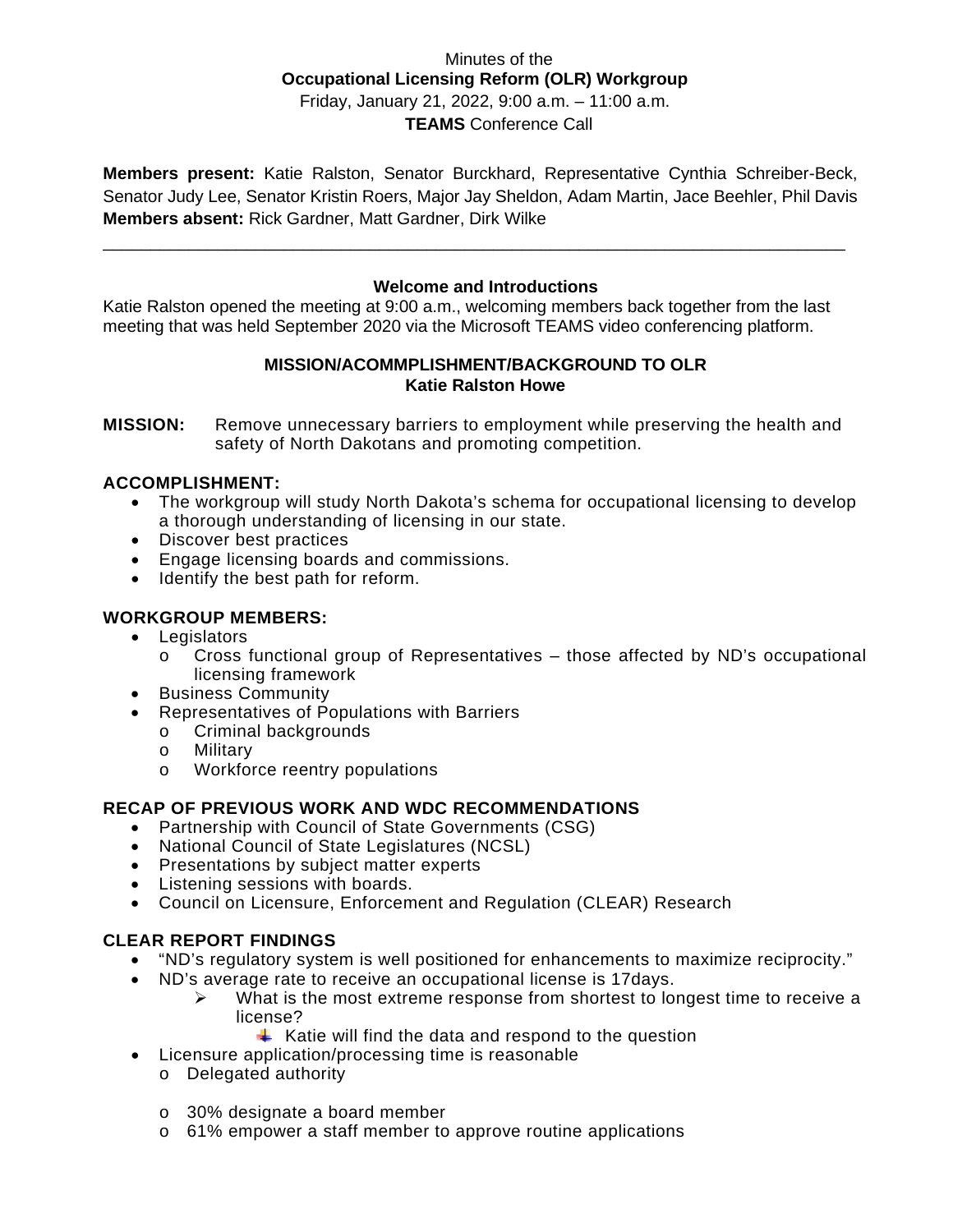- o Reciprocity
	- 41% of boards have informal policies to expedite out of state applications
- o ND belongs to five of the six Interstate Compacts
	- **Teachers, Physicians, Nurses, Physical Therapists, Emergency Medical Services**
- Licensure Environment for Military Spouses
	- o Survey measured limited utilization of SB 2306
		- This may reflect a heightened awareness created by SB 2306, and/or could reflect existing efficiencies.
- Opportunities for Reform
	- o Criminal convictions/good moral character requirements
	- o Universal recognition (geographic mobility)

**WDC RECOMMENDATIONS** – 13 RECOMMENDATIONS were reported last legislative session, that included **4 occupational licensing recommendations**:

- 1. Remove vague or generic terms such as "moral turpitude" and "good character."
- 2. Establish and make public criminal convictions that will disqualify an applicant from obtaining a license.
- 3. Establish an ongoing system for data collection
- 4. Define who qualifies as a military spouse or dependent, including military personnel under provisions of military spouse reciprocity bill.

# **LEGISLATIVE PROCESS**

## **FAILED:**

- HB 1166 Occupational licensing of foreign practitioners who are residents of the state.
	- o Bill didn't consider the work that was conducted.
- SB 2266 Review occupational and professional laws and rules to update outdated references to good character
	- o Didn't pass the House, leaving some boards to take it upon themselves to update their outdated references.

Questions asked:

- $\triangleright$  How does the moral/good character clause compare to other states?
- $\triangleright$  Should the moral/good character clause be considered with Law Enforcement and high demands jobs, e.g. teachers, nurses.
- $\triangleright$  What board professions does ND require to be licensed, that other states don't require licensing.
	- o Katie mentioned the NCSL. She will follow up for the next meeting.<br>  $\circ$  CSG offers technical assistance in this area. An ask for a presentate
	- CSG offers technical assistance in this area. An ask for a presentation to the group to speak on other states uses of these clauses could be possible.

## **PASSED:**

- SB 2175 (SB 2306 clean up) Extend expedited application procession and/or provisional/temporary license to military members.
- Clarify definition of "military spouse or dependent"
- Commerce to collect an annual report regarding military member and military spouse data, and a report on the status and outcome of each board's review of its laws and rules by August 2022.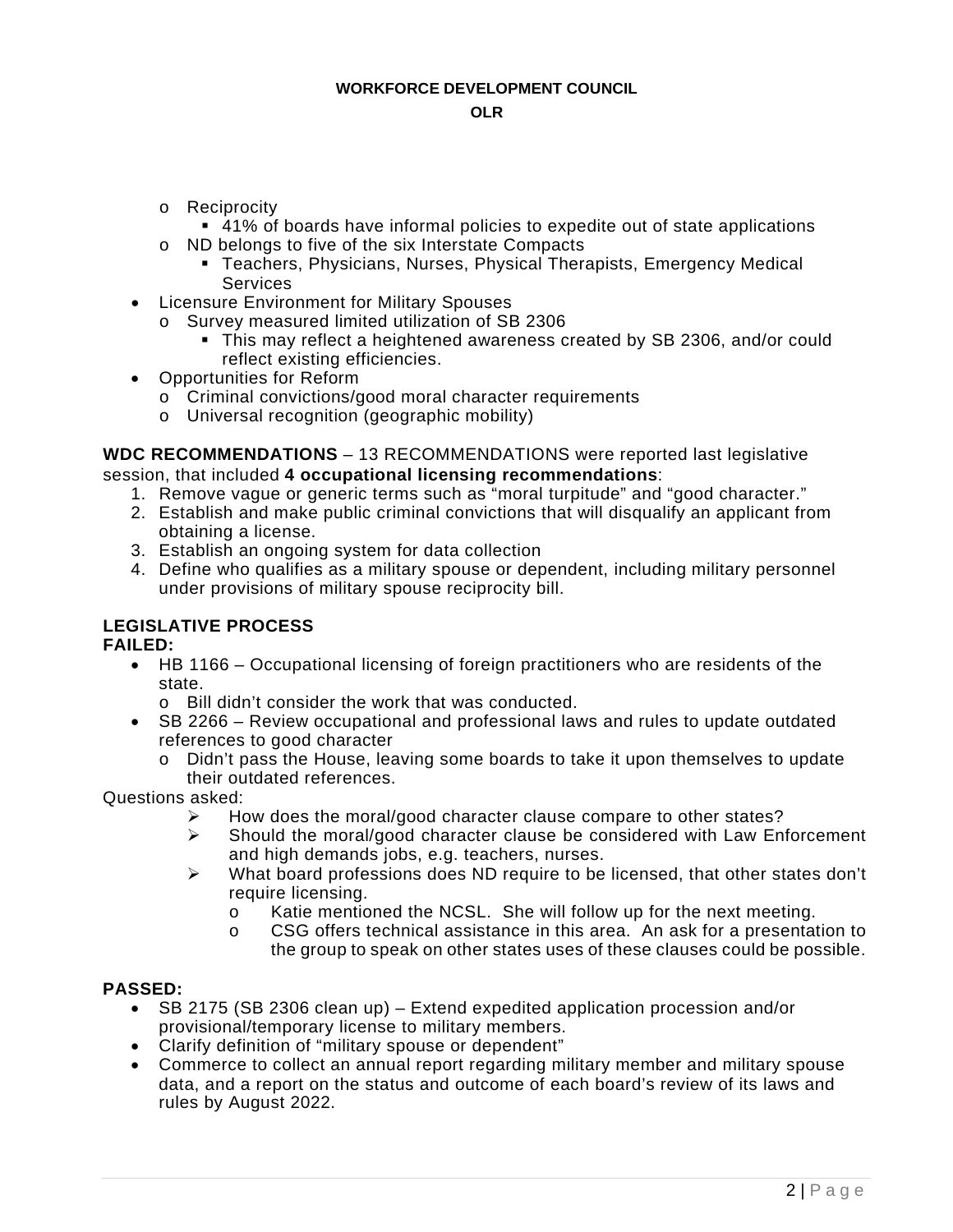#### **WORKFORCE DEVELOPMENT COUNCIL**

#### **OLR**

## **DEPARTMENT OF DEFENSE TOP 10 AND SCORECARD**

#### **Top 10**

Major Jay Sheldon provided weblinks that provide top 10 information relative to Compacts. [North Dakota Military Legislation & Policies | Military State Policy \(militaryonesource.mil\)](https://gcc02.safelinks.protection.outlook.com/?url=https%3A%2F%2Fstatepolicy.militaryonesource.mil%2Fstate%2FND&data=04%7C01%7Csfrieze%40nd.gov%7Cebbdd12f7426439ae58a08d9dcf0e2ed%7C2dea0464da514a88bae2b3db94bc0c54%7C0%7C0%7C637783750485600944%7CUnknown%7CTWFpbGZsb3d8eyJWIjoiMC4wLjAwMDAiLCJQIjoiV2luMzIiLCJBTiI6Ik1haWwiLCJXVCI6Mn0%3D%7C3000&sdata=MIlL7yrFd4qdzajyIK1Ea%2FMhqD5oqZgQ8%2BRsCim0AfM%3D&reserved=0)

• ND has 4 of 8 licensing compacts with continuing to add more and spouse licensure to end, with going to compacts only. There is no state that has 8 out of the 8 compacts.

#### Microsoft Word - [MSLP report 15Aug2021.docx \(psu.edu\)](https://gcc02.safelinks.protection.outlook.com/?url=https%3A%2F%2Fmilitaryfamilies.psu.edu%2Fwp-content%2Fuploads%2F2021%2F10%2Fmslp-report-15aug2021.pdf&data=04%7C01%7Csfrieze%40nd.gov%7Cebbdd12f7426439ae58a08d9dcf0e2ed%7C2dea0464da514a88bae2b3db94bc0c54%7C0%7C0%7C637783750485600944%7CUnknown%7CTWFpbGZsb3d8eyJWIjoiMC4wLjAwMDAiLCJQIjoiV2luMzIiLCJBTiI6Ik1haWwiLCJXVCI6Mn0%3D%7C3000&sdata=%2FcAr74VMHjik%2FWQggAIjTncKOX%2BFdU2Vbt%2BQsGZ%2BbWc%3D&reserved=0)

- Page 108, ND scores well, but reference to Cosmetology is not being credited for.
- To be considered in the green category scoring is based on accessibility to a centralized site for accessibility to information. ND does not have one central agency that oversees all boards.

AF Support of Military Families Program Overview Slick Sheet Rd4.ai

• Explanation of how Military grading

## [External\\_CASH\\_single\\_map\\_file\\_v4.2.pdf \(af.mil\)](https://gcc02.safelinks.protection.outlook.com/?url=https%3A%2F%2Fwww.af.mil%2FPortals%2F1%2Fdocuments%2F2021SAF%2F09_Sept%2FExternal_CASH_single_map_file_v4.2.pdf&data=04%7C01%7Csfrieze%40nd.gov%7Cebbdd12f7426439ae58a08d9dcf0e2ed%7C2dea0464da514a88bae2b3db94bc0c54%7C0%7C0%7C637783750485600944%7CUnknown%7CTWFpbGZsb3d8eyJWIjoiMC4wLjAwMDAiLCJQIjoiV2luMzIiLCJBTiI6Ik1haWwiLCJXVCI6Mn0%3D%7C3000&sdata=VDcRrZrxvif3rxOmShgEjR8GgBDOQzvjy6sc6vPG75c%3D&reserved=0)

• Scorecard map

#### **Scorecard**

Major Jay Sheldon shared web links that are showing some discrepancies on Scorecards in the communities of Cavalier, Fargo, Grand Forks, and Fargo. Military families use these scorecards as strategic decisions when moving families. These cards report data on public education, licensure portability, data of geography, and additional information. Major Sheldon admits that ND is not getting the credit for what is being done, and therefore, he has been in communication with the owners of the sites, trying to ensure ND does get the credit.

The scorecards were started in 2018, the secretaries of the army, air force and navy wanted to take quality of life seriously and signed a document to take education seriously. Airman from out of the state, look at the cards that provide the web links to military families on their military websites.

Major Sheldon mentioned the legislative strategic review that will happen later in March. In late April, letters will be sent to the subcommittee members talking about presentations that will be held by the Military Affair committee. Legislative engagements will happen in the fall timeframe for reengagement prior to Legislative Session.

#### **OTHER Phil Davis**

#### **Unemployment**

- Back to pre-pandemic levels, unemployment is 2-2.5% across the state.
- Job openings are at 17-18,000 on the Jobs ND website.
- More hiring in the Williston Bakken area, regarding truck drivers.
- Healthcare continues to be the number one needed occupation in the state.
- Spring Job Fairs to happen in the Dickins, Bismarck, Fargo, Grand Forks, Williston, Minot and the three smaller job service sites.
- Wahpeton to have a Spring job fair.
- The targeting of out of state job seekers will be done by a Virtual Job Fair on May 19<sup>th</sup>.